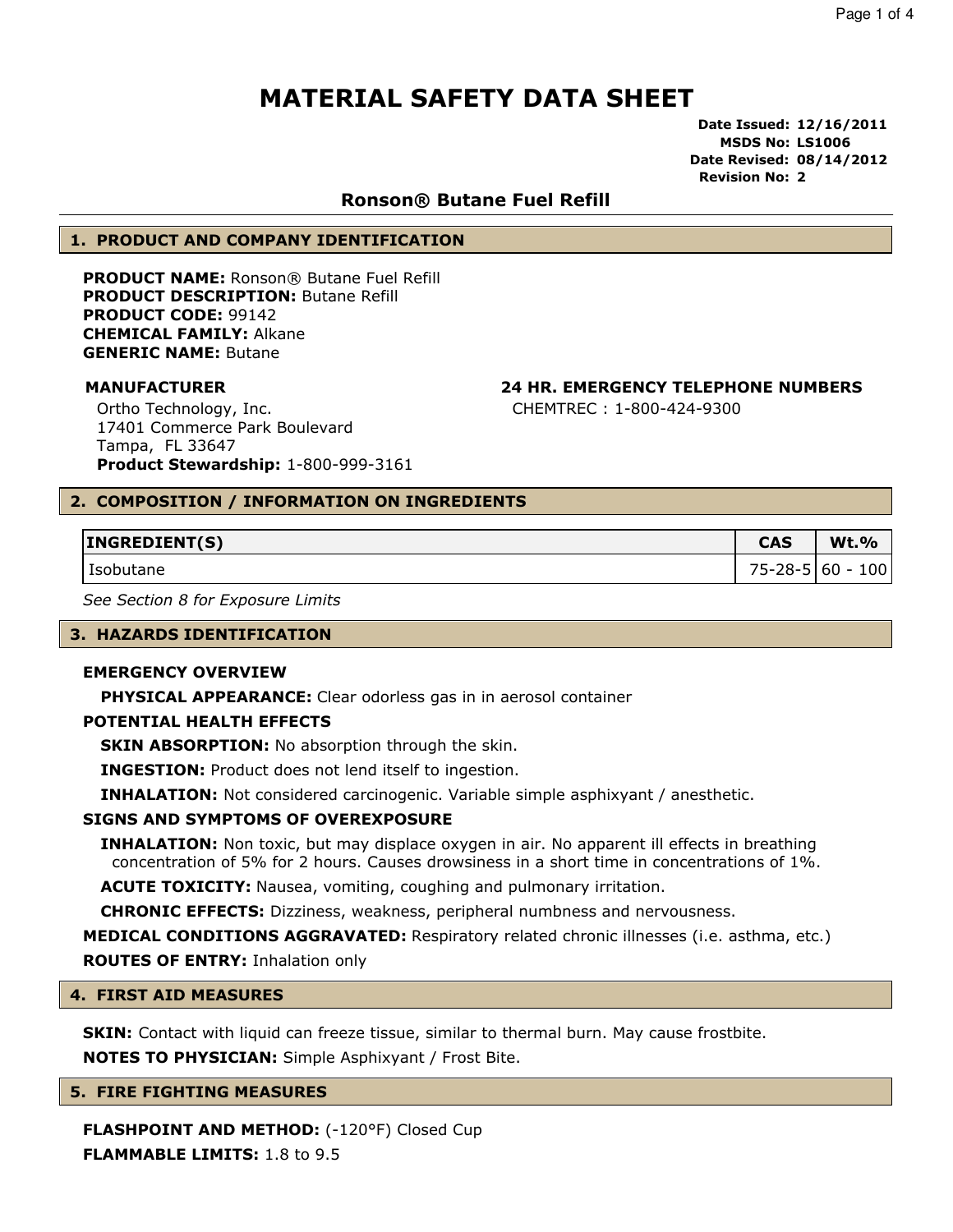Date Issued: 12/16/2011 MSDS No: LS1006 Date Revised: 08/14/2012 Revision No: 2

### Ronson® Butane Fuel Refill

Notes: In Air Volume %

**AUTOIGNITION TEMPERATURE: Not Available** 

FLAMMABLE CLASS: Flammable gas Hazard class 2.1

**EXTINGUISHING MEDIA:** Carbon Dioxide, dry chemcial, mist or water spray.

EXPLOSION HAZARDS: Moderate

FIRE FIGHTING PROCEDURES: Confine fire to immediate area; disperse liquid or vapor if spill occurs; shut off source of leak if possible.

**FIRE EXPLOSION:** Fire hazard - dangerous

**HAZARDOUS DECOMPOSITION PRODUCTS:** None except asphyxiation by displacement.

#### 6. ACCIDENTAL RELEASE MEASURES

SMALL SPILL: Remove all ignition sources. If applicable stop leak. Disperse vapors with water spray. No smoking, flames or flares in hazard area. Isolate hazard area and deny entry of non qualified emergency response personnel.

#### 7. HANDLING AND STORAGE

**GENERAL PROCEDURES:** Product is highly flammable and forms explosive mixtures with air, oxygen and all oxidizing agents. Avoid high temperatures that may elevate component pressure above container rating. Use and store this product with adequate ventilation; Use non sparking tools; electrically ground all equipment and lines; use explosion proof equipment (Class I group D, Division 1 & 2)

#### 8. EXPOSURE CONTROLS / PERSONAL PROTECTION

#### EXPOSURE GUIDELINES

| <b>HAZARDOUS COMPONENTS</b> |            |                        |                   |            |                   |  |  |
|-----------------------------|------------|------------------------|-------------------|------------|-------------------|--|--|
|                             |            | <b>EXPOSURE LIMITS</b> |                   |            |                   |  |  |
|                             |            |                        | <b>OSHA PEL</b>   |            | <b>ACGIH TLV</b>  |  |  |
| <b>Chemical Name</b>        |            | ppm                    | mg/m <sup>3</sup> | ppm        | mg/m <sup>3</sup> |  |  |
| Isobutane                   | <b>TWA</b> | N/A                    | N/A               | 800<br>ppm | N/A               |  |  |

**ENGINEERING CONTROLS:** Ventilation: Local exhaust to meet exposure limits Class I Group D, Division 1 & 2 (NEC)

#### PERSONAL PROTECTIVE EQUIPMENT

**SKIN:** Gloves: Impermeable type - nitrile rubber.

RESPIRATORY: None

**PROTECTIVE CLOTHING:** To prevent repeated or prolonged skin contact, wear impervious clothing. **WORK HYGIENIC PRACTICES:** Availability of eyewash and safety shower station recommended.

#### 9. PHYSICAL AND CHEMICAL PROPERTIES

PHYSICAL STATE: Clear odorless gas VAPOR PRESSURE: 31 psig @ 70F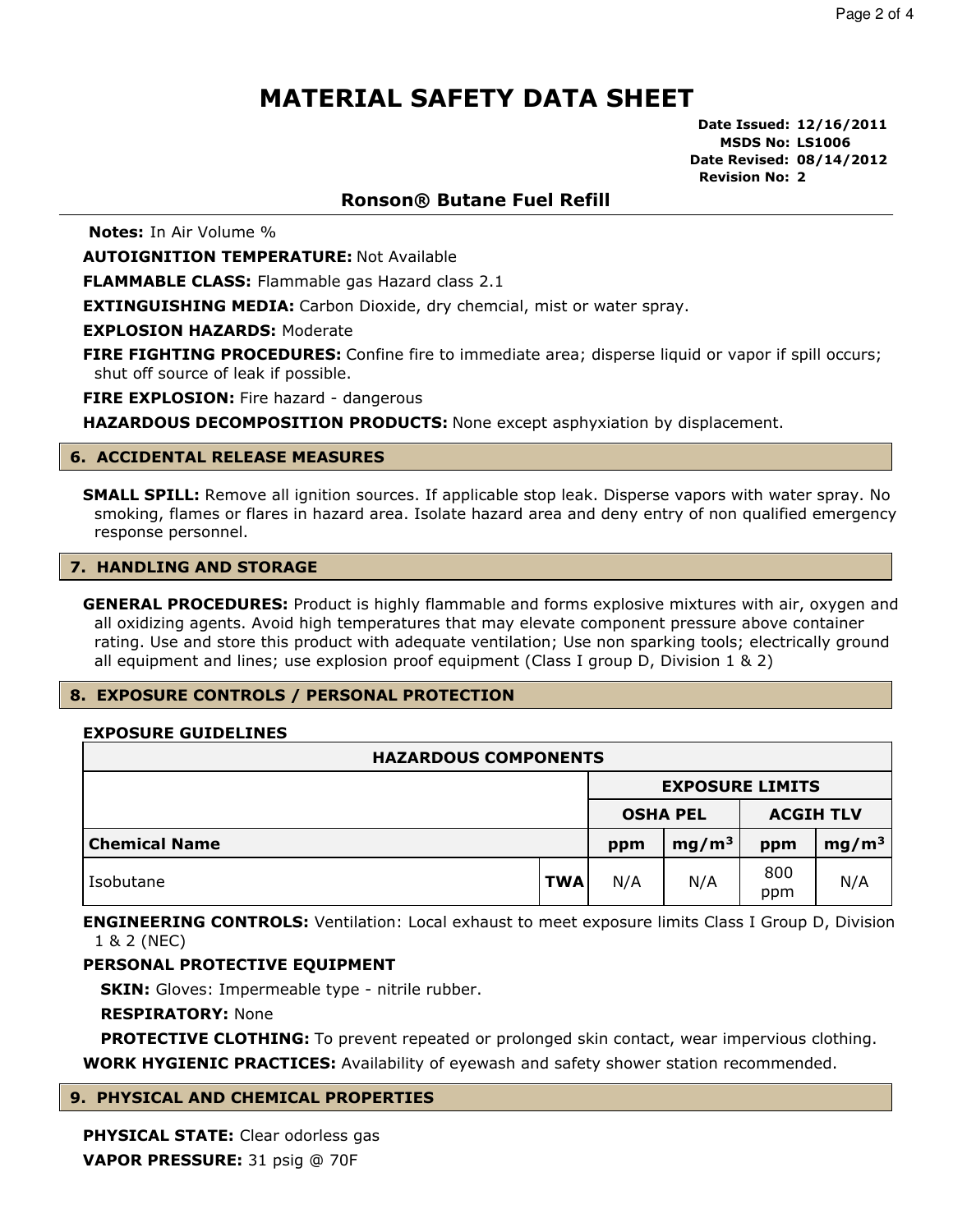Date Issued: 12/16/2011 MSDS No: LS1006 Date Revised: 08/14/2012 Revision No: 2

### Ronson® Butane Fuel Refill

**VAPOR DENSITY:** 2.0068 (Air = 1) BOILING POINT: @ 1 ATM 10.90F **MELTING POINT: NA = Not Applicable POUR POINT: NA = Not Applicable SOLUBILITY IN WATER: Slight EVAPORATION RATE:** (Butyl Acetate  $= 1$ ) NA  $=$  Not Applicable **SPECIFIC GRAVITY:**  $(H2O = 1) 0.5624$ (VOC): 100.000 %

#### 10. STABILITY AND REACTIVITY

STABILITY: Stable.

POLYMERIZATION: Will not occur

**HAZARDOUS DECOMPOSITION PRODUCTS:** None except asphyxiation by displacement.

INCOMPATIBLE MATERIALS: Reacts vigorously with oxidizing materials

#### 11. TOXICOLOGICAL INFORMATION

#### **ACUTE**

**INHALATION LC** $_{50}$ **:** 52 Vol % in Air

NOTES: Acute Inhalation of Isobutane:  $LC<sub>0</sub>$  32 Vol % in Air  $LC<sub>100</sub>$  65 Vol % in Air Animal : Laboratory Rats

#### **TERATOGENIC EFFECTS: Teratogenic Studies**

Modified Ames Test Isobutane not teratogenic under test conditions, six-hour exposure, followed by incubation for 42 additional Hours before scoring.

#### GENERAL COMMENTS: Caradic Arrhythmia due to Inhalation of Isobutane:

Concentration Threshold 10 + 20 Vol % Animal : monkey, mice, dogs Concentration to produce cardiac arrest - Not determined (cardiac arrest will occur with total exposure and oxygen deprivation.)

COMMENTS: Non toxic, but may displace oxygen in air.

#### 12. ECOLOGICAL INFORMATION

#### COMMENTS: Not Available

#### 13. DISPOSAL CONSIDERATIONS

**DISPOSAL METHOD:** Dispose in accordance with local, state, and federal regulations.

#### 14. TRANSPORT INFORMATION

### DOT (DEPARTMENT OF TRANSPORTATION)

PROPER SHIPPING NAME: Butane